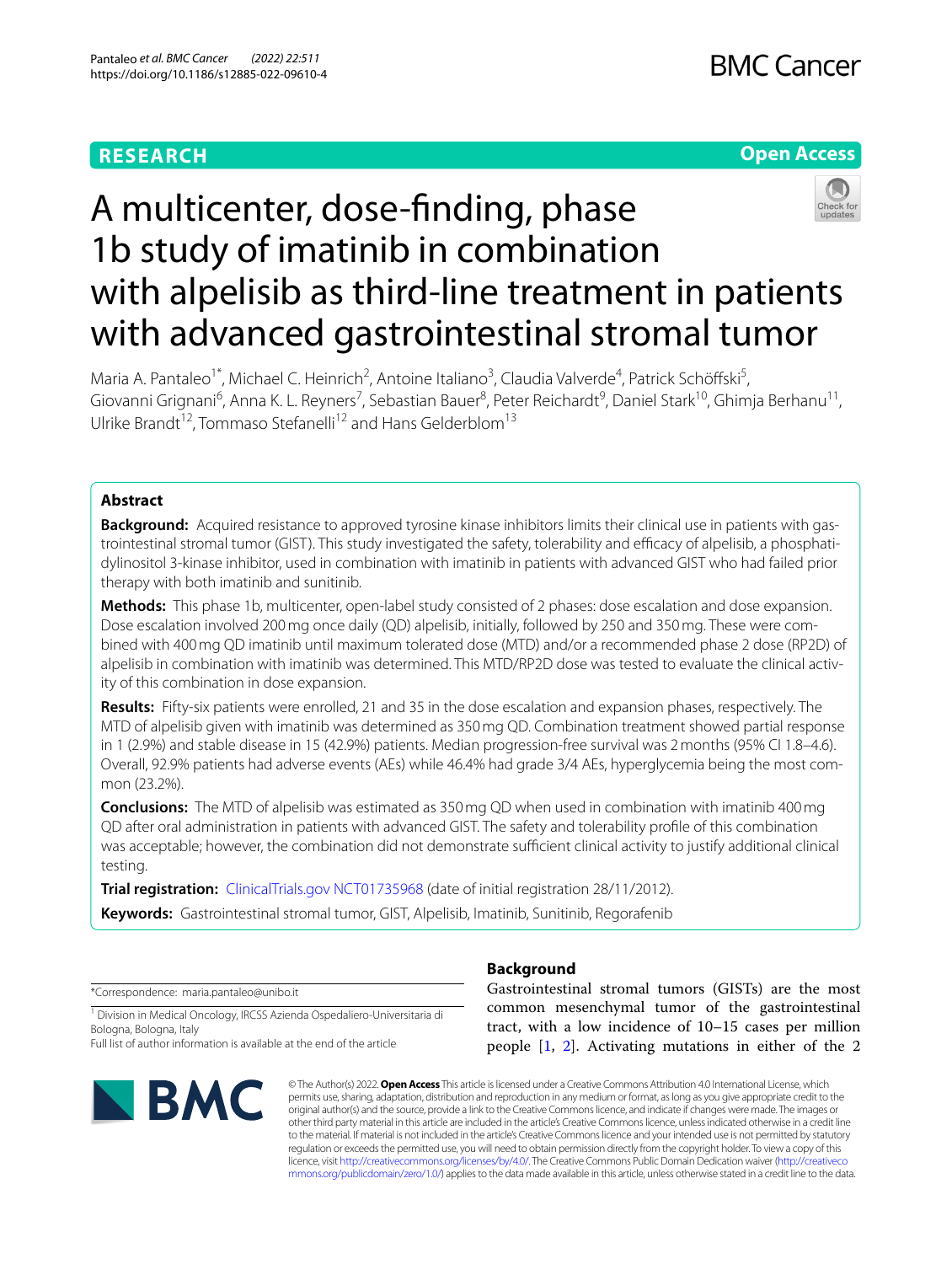receptor tyrosine kinases, KIT (CD117) or the plateletderived growth factor receptors alpha (PDGFRA), are found in 85% of all GISTs [\[3,](#page-7-2) [4](#page-7-3)]. Gain-of-function *KIT* gene mutations activate downstream signaling pathways (such as phosphatidylinositol 3-kinases [PI3K]), that stimulate cell survival, growth, and proliferation [\[4\]](#page-7-3), and contribute to tumor development and drug-resistance [[5\]](#page-7-4).

Tyrosine kinase inhibitors (TKIs) are the established systemic therapies for KIT-mutated GISTs; imatinib being the frst line in patients requiring a systemic therapy  $[1-4]$  $[1-4]$ . Imatinib has demonstrated a median progression-free survival (PFS) of 1.5years (median follow-up 4.5years) and median overall survival (OS) of 4.5years in patients with advanced GIST [[6,](#page-7-5) [7](#page-7-6)]. Sunitinib, a multitargeted TKI showing activity against KIT and PDGFRA, is the standard second-line treatment of imatinib-resistant/intolerant GISTs. Similarly, regorafenib is approved in third-line after failure with imatinib and sunitinib [[2\]](#page-7-1). However, both sunitinib  $[8]$  $[8]$  and regorafenib  $[9]$  $[9]$ achieve a shorter PFS (5–6.5months) than with frst-line imatinib. Recently, ripretinib has been approved (median PFS 6.3months) for adult patients with advanced GIST who had received prior treatment with 3 or more TKIs (including imatinib, sunitinib, and regorafenib) based on the INVICTUS trial results [[10](#page-7-9)]. Avapritinib is approved for a rare subtype of GIST with a PDGFRA (D842V) mutation [[11\]](#page-7-10), but has failed to demonstrate superiority over regorafenib as third-line in unselected GIST patients [[12\]](#page-7-11). In addition, cabozantinib was shown to be active for TKI-resistant GIST in a phase 2 study [\[13](#page-7-12)].

Despite the clinical benefts of approved TKIs, acquired resistance to these agents results in fatal disease progression in the majority of patients with advanced GIST [\[2](#page-7-1)]. Preclinical studies demonstrated that the PI3K pathway is a crucial survival pathway in imatinib-resistant GIST [[14](#page-7-13)] and some have suggested that the use of TKIs combined with an agent targeting the PI3K pathway may provide long-term benefts in GIST by delaying TKI resistance [\[1](#page-7-0), [15\]](#page-7-14). The addition of a PI3K inhibitor to imatinib resulted in a prominent decrease of tumor volume and signifcant antitumor efficacy in a GIST xenograft  $[16, 17]$  $[16, 17]$  $[16, 17]$  $[16, 17]$  $[16, 17]$ . We hypothesized that alpelisib, a PI3K inhibitor, combined with imatinib, a KIT inhibitor, might improve outcomes in patients who failed to respond to approved systemic therapies. Of note, no approved treatment for third-line therapy was available when this study (NCT01735968) was planned and initiated.

The current study was conducted to establish the maximum tolerated dose (MTD) and/or a recommended phase 2 dose (RP2D) of alpelisib in combination with imatinib 400mg once daily (QD) in patients with metastatic and/or unresectable GIST, who had failed prior therapy with both imatinib and sunitinib. The study was then expanded to confirm safety and estimate efficacy.

## **Methods**

## **Study design and treatment**

The study consisted of 2 phases: a dose escalation to establish the MTD and/or RP2D, followed by a dose expansion at MTD or RP2D. An adaptive Bayesian Logistic Regression Model with the escalation with overdose control was used in the study. During the dose escalation phase, successive cohorts (3) of newly enrolled patients received increasing doses of alpelisib in combination with imatinib 400mg QD until MTD and/or RP2D of the combination was determined. The primary objective of the study was to determine the MTD and/or a RP2D of alpelisib when administered orally in combination with imatinib 400mg QD.

The MTD was defined as the highest drug dosage not expected to cause a dose-limiting toxicity (DLT) in more than 35% of the treated patients in the frst cycle of treatment. Defining the MTD required  $\geq 6$  patients per dose level. After determination of the MTD and/or RP2D, additional patients were enrolled into the dose expansion phase and treated at the MTD/RP2D to evaluate further the safety and antitumor activity of the combination.

## **Patients**

Adult patients with a histologically confrmed diagnosis of unresectable or metastatic GIST who had failed prior therapy with imatinib followed by sunitinib, and had World Health Organization performance status of 0–2, were enrolled. Treatment failure was defned as disease progression during therapy (both imatinib and sunitinib) or intolerance to therapy (sunitinib). To enter the dose expansion phase, patients must have had disease progression on both imatinib and sunitinib as documented by  $\geq$ 1 measurable lesion or confrmation of disease progression by radiological evaluation (computer tomography/magnetic resonance imaging) based on response evaluation criteria in solid tumors (RECIST; 1.1) during prior therapy with imatinib and sunitinib. The patients could have had additional lines of therapy (dose escalation phase) or up to 3 lines of therapy (dose expansion phase).

## **Assessments**

Adverse events (AEs) were coded using the Med-DRA 21.1 while common terminology criteria for AEs (CTCAE; 4.03) was used for grading the severity. Summary of AEs was based on the safety set and focused on the on-treatment period (from day of frst dose of study treatment to 30days after the last dose of study treatment).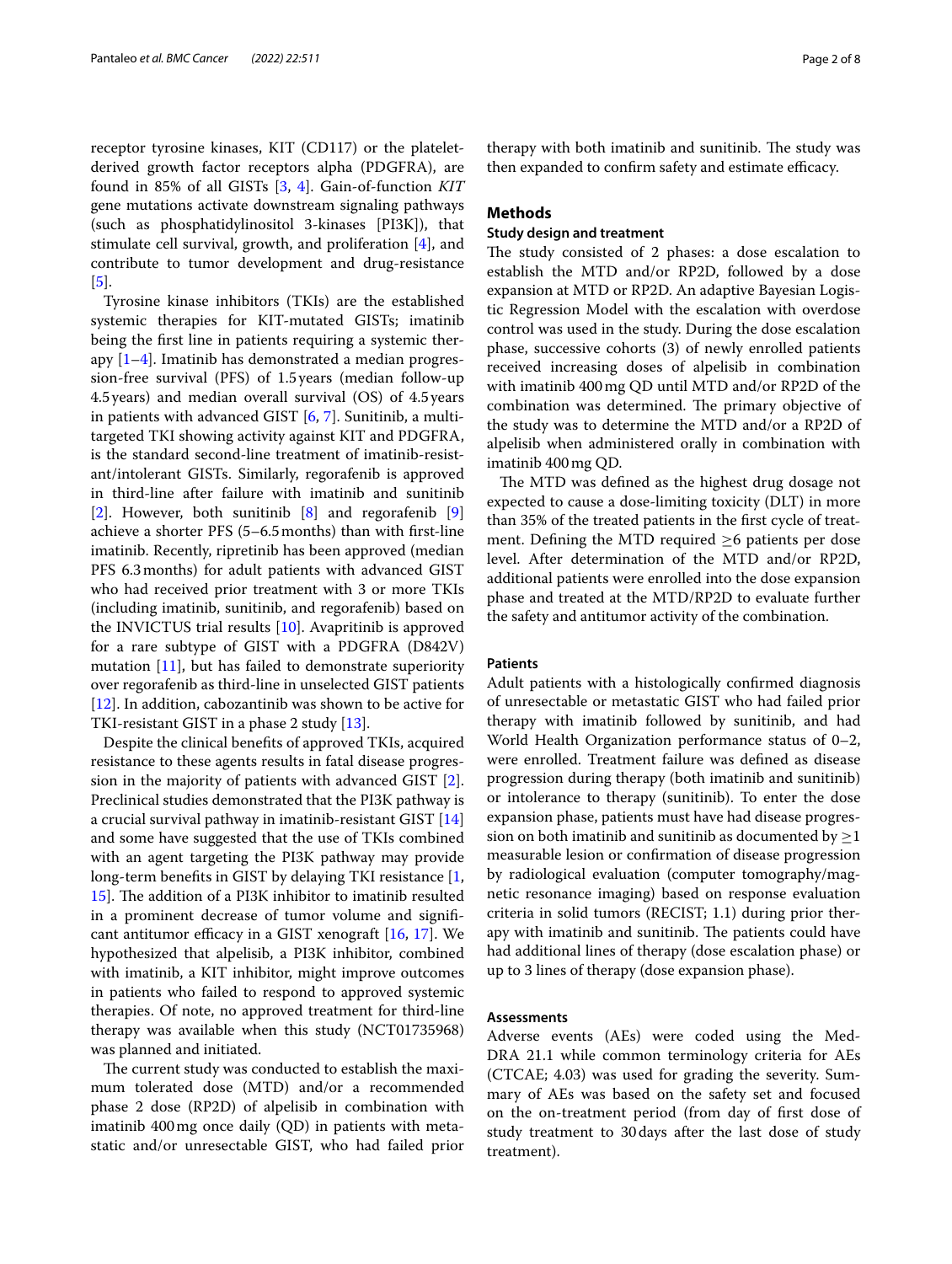The antitumor activity was determined during the dose expansion phase. Tumor response was determined locally by the investigator sites according to Novartis guidelines based on RECIST 1.1. A complete response (CR) or partial response (PR) required confirmation,  $\geq$ 28 days after first evaluation of response. Efficacy was assessed based on the clinical beneft rate (CBR), overall response rate (ORR), disease control rate (DCR), and PFS. The CBR was defned as proportion of patients with either a best overall response of CR or PR, or a response of stable disease (SD) or better which lasts  $\geq$ 16 weeks from the start of study treatment (but before progression). The ORR was defned as proportion of patients with the best overall response of CR or PR (confirmed). The DCR was defned as proportion of patients with the best overall response of CR or PR, or a response of SD or better which lasts for  $\geq$ 6 weeks (but before progression).

## **Statistical analysis**

The full analysis set (FAS) and safety set consisted of all the patients who received  $\geq$ 1 dose of alpelisib or imatinib. The dose-determining set (DDS) consisted of patients from the safety set enrolled in the dose escalation phase who either met the minimum exposure criterion and had sufficient safety evaluations (as determined by the investigators and Novartis), or had experienced a DLT during the frst cycle (up to day 28 following the start of the combination treatment). The CBR, ORR, and DCR were summarized with the 95% CIs using exact Pearson-Clopper limits. PFS was estimated using the Kaplan-Meier method.

## **Ethical Statement**

This study protocol was reviewed and approved by the independent ethics committee or institutional review board (Comitato Etico Indipendente del Policlinico Sant'Orsola-Malpighi Padiglione 3, Via Albertoni, 15, Bologna 40138), and the study was conducted according to the ethical principles described in the Declaration of Helsinki. Informed consent was obtained from each participant prior to study entry. The study was registered at [clinicaltrials.gov](http://clinicaltrials.gov) (NCT01735968, date of initial registration 28/11/2012).

## **Results**

## **Patients**

Overall, 56 patients with advanced GIST were enrolled in the study (21 in the dose escalation phase and 35 in the dose expansion phase). The baseline characteristics and demographics of patients are described in Table [1](#page-3-0). The majority of the enrolled patients had multi-site metastatic disease (Table [1](#page-3-0)).

All patients (100%) discontinued study treatment, mainly due to progressive disease (64.3%) or AEs (21.4%).

## **Maximum tolerated dose**

Overall, 19 patients were evaluable for the determination of MTD/RP2D and included in the DDS over 3 cohorts of alpelisib (200mg, 250mg, and 350mg, respectively) in combination with imatinib 400mg. In cohort 1 (alpelisib 200mg; *n*=4), 1 patient experienced a DLT (aspartate aminotransferase increased and blood bilirubin increased), none in cohort 2 (alpelisib 250mg; *n*=6), and 2 patients had a DLT (hyperglycemia) in cohort 3 (alpelisib 350 mg;  $n=9$ ).

## **Safety**

Adverse events were reported in all patients (100%) at some point during the study. The most common AEs were nausea (66.1%), hyperglycemia (57.1%), diarrhea (53.6%), decreased appetite (39.3%), and vomiting (35.7%). Overall, 75% of patients had grade 3/4 AEs, including hyperglycemia (25%), anemia (12.5%), and abdominal pain (10.7%) as the most common AEs. A total of 92.9% of patients had AEs suspected to be study treatment-related including 46.4% with grade 3/4 AEs. Among these, the most common AE was hyperglycemia (57.1%, all grades; 23.2%, grade 3/4) (Table [2\)](#page-4-0).

Overall, 30 patients (53.6%) had serious adverse events  $(SAEs)$  (Table [3\)](#page-4-1). The most common SAEs were anemia, decreased appetite, pyrexia, and renal impairment (5.4%, each). Adverse events led to study treatment discontinuation in 12 patients  $(21.4%)$  (Table [3\)](#page-4-1); the most common being decreased appetite, hyperglycemia, and renal impairment (3.6%, each). Out of these 12 patients, AEs were suspected to be study treatment-related in 6 patients. A total of 62.5% of patients had AEs requiring dose interruption and/or change and all the patients required additional supportive therapy for their AEs (Table [3\)](#page-4-1).

Adverse events of special interest (AESI) were observed in 53 patients (94.6%). For this purpose, similar AEs (and of specifc clinical interest) related to alpelisib were grouped under diferent categories as gastrointestinal toxicity (82.1%), hyperglycemia (57.1%), hypersensitivity and anaphylactic reaction (26.8%), pancreatitis (10.7%), and rash (28.6%).

Overall, 23 deaths (41.1%) were reported during the study, including 12 (21.4%) on-treatment deaths. The majority of the on-treatment deaths were due to underlying malignancy (10 patients, 83.3%); remaining 2 deaths were due to suicide and acute kidney injury, respectively.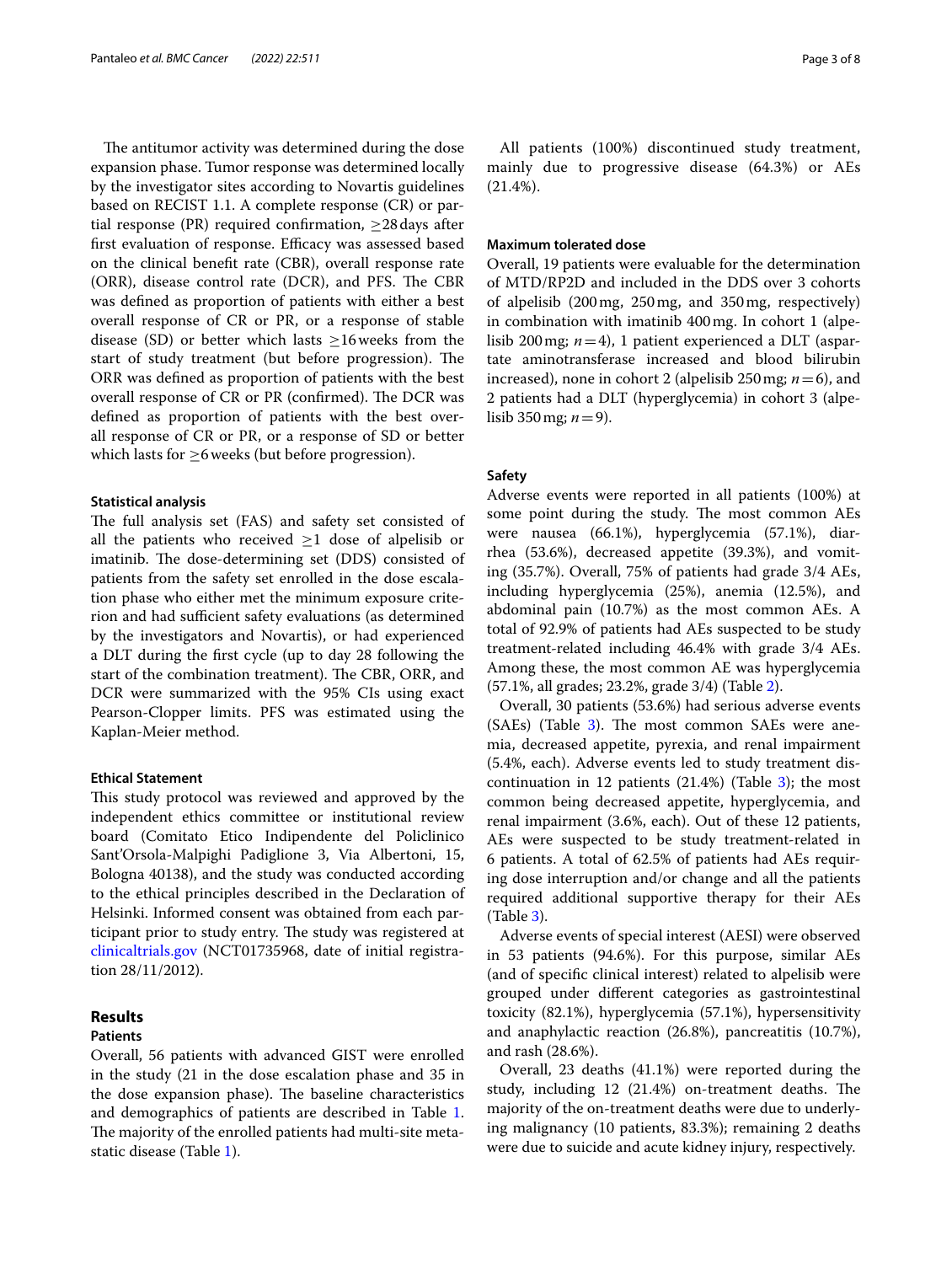## <span id="page-3-0"></span>**Table 1** Baseline characteristics and demographics (FAS)

| <b>Baseline characteristics</b>                       | Alpelisib<br>$200$ mg $+$ Imatinib<br>$(N = 4)$ | Alpelisib<br>$250$ mg $+$ Imatinib<br>$(N=6)$ | Alpelisib<br>$350$ mg + Imatinib<br>$(N = 46)$ | Total ( $N = 56$ ) |
|-------------------------------------------------------|-------------------------------------------------|-----------------------------------------------|------------------------------------------------|--------------------|
| Age, years                                            |                                                 |                                               |                                                |                    |
| Median (range)                                        | $61.5(47 - 74)$                                 | $56.0(34-67)$                                 | 59.0 (31-80)                                   | $59.0(31-80)$      |
| Age category, n (%)                                   |                                                 |                                               |                                                |                    |
| $<$ 65 years                                          | 2(50.0)                                         | 4(66.7)                                       | 34 (73.9)                                      | 40 (71.4)          |
| $\geq$ 65 years                                       | 2(50.0)                                         | 2(33.3)                                       | 12(26.1)                                       | 16(28.6)           |
| Sex, n (%)                                            |                                                 |                                               |                                                |                    |
| Female                                                | 1(25.0)                                         | 1(16.7)                                       | 17 (37.0)                                      | 19 (33.9)          |
| Male                                                  | 3(75.0)                                         | 5(83.3)                                       | 29 (63.3)                                      | 37(66.1)           |
| Race, n (%)                                           |                                                 |                                               |                                                |                    |
| Caucasian                                             | 4(100)                                          | 6(100)                                        | 43 (93.5)                                      | 53 (94.6)          |
| Black                                                 | $\mathsf{O}\xspace$                             | 0                                             | 2(4.3)                                         | 2(3.6)             |
| Pacific Islander                                      | $\mathbf 0$                                     | 0                                             | 1(2.2)                                         | 1(1.8)             |
| Ethnicity, n (%)                                      |                                                 |                                               |                                                |                    |
| Other                                                 | $\mathbf 0$                                     | 3(50.0)                                       | 38 (82.6)                                      | 41 (73.2)          |
| Hispanic or Latino                                    | 3(75.0)                                         | 0                                             | 5(10.9)                                        | 8(14.3)            |
| Not reported                                          | 1(25.0)                                         | 3(50.0)                                       | 3(6.5)                                         | 7(12.5)            |
| ECOG performance status                               |                                                 |                                               |                                                |                    |
| 0                                                     | 2(50.0)                                         | 3(50.0)                                       | 28 (60.9)                                      | 33 (58.9)          |
| 1                                                     | 2(50.0)                                         | 3(50.0)                                       | 16 (34.8)                                      | 21(37.5)           |
| $\overline{2}$                                        | $\mathbf 0$                                     | 0                                             | 1(2.2)                                         | 1(1.8)             |
| Missing                                               | 0                                               | $\mathbf 0$                                   | 1(2.2)                                         | 1(1.8)             |
| Primary site of cancer                                |                                                 |                                               |                                                |                    |
| Small intestine                                       | 3(75.0)                                         | 2(33.3)                                       | 21(45.7)                                       | 26 (46.4)          |
| Stomach                                               | $\mathbf 0$                                     | 2(33.3)                                       | 9(19.6)                                        | 11 (19.6)          |
| Peritoneum                                            | 1(25.0)                                         | $\mathcal O$                                  | 6(13.0)                                        | 7(12.5)            |
| Abdominal region                                      | $\mathbb O$                                     | 2(33.3)                                       | 4(8.7)                                         | 6(10.7)            |
| Omentum                                               | 0                                               | 0                                             | 2(4.3)                                         | 2(3.6)             |
| Other                                                 | $\mathbf 0$                                     | $\mathbf 0$                                   | 4(8.7)                                         | 4(7.1)             |
| Site of active disease                                |                                                 |                                               |                                                |                    |
| Liver                                                 | 3(75.0)                                         | 5(83.3)                                       | 31(67.4)                                       | 39 (69.6)          |
| Peritoneum                                            | 3(75.0)                                         | 4(66.7)                                       | 28 (60.9)                                      | 35 (62.5)          |
| Abdominal region                                      | $\mathbf 0$                                     | 1(16.7)                                       | 23 (50.0)                                      | 24 (42.9)          |
| Small intestine                                       | $\mathbf 0$                                     | 2(33.3)                                       | 14(30.4)                                       | 16 (28.6)          |
| Omentum                                               | $\overline{0}$                                  | $\mathbf 0$                                   | 11(23.9)                                       | 11 (19.6)          |
| Lung                                                  | 2(50.0)                                         | 2(33.3)                                       | 7(15.2)                                        | 11 (19.6)          |
| Stomach                                               | 0                                               | $\overline{0}$                                | 3(6.5)                                         | 3(5.4)             |
| Large intestine                                       | 0                                               | 1(16.7)                                       | 2(4.3)                                         | 3(5.4)             |
| Esophagus                                             | 0                                               | 0                                             | 1(2.2)                                         | 1(1.8)             |
| Other                                                 | 3(75.0)                                         | 3(50.0)                                       | 20 (43.5)                                      | 26 (46.4)          |
| Prior anti-neoplastic medication - number of regimens |                                                 |                                               |                                                |                    |
| 2                                                     | 0                                               | 2(33.3)                                       | 16 (34.8)                                      | 18(32.1)           |
| 3                                                     | $\mathbf 0$                                     | 1(16.7)                                       | 20 (43.5)                                      | 21 (37.5)          |
| 4                                                     | 1(25.0)                                         | 0                                             | 5(10.9)                                        | 6(10.7)            |
| $\geq$ 5                                              | 3(75.0)                                         | 3(50.0)                                       | 5(10.9)                                        | 11 (19.6)          |
| Time since initial diagnosis to first dose of study   | 47.38                                           | 69.14                                         | 72.25                                          | 64.66              |
| treatment (months), median (range)                    | $(18.4 - 124.2)$                                | $(25.3 - 151.4)$                              | $(10.4 - 192.3)$                               | $(10.4 - 192.3)$   |

*ECOG* Eastern Cooperative Oncology Group, *FAS* full analysis set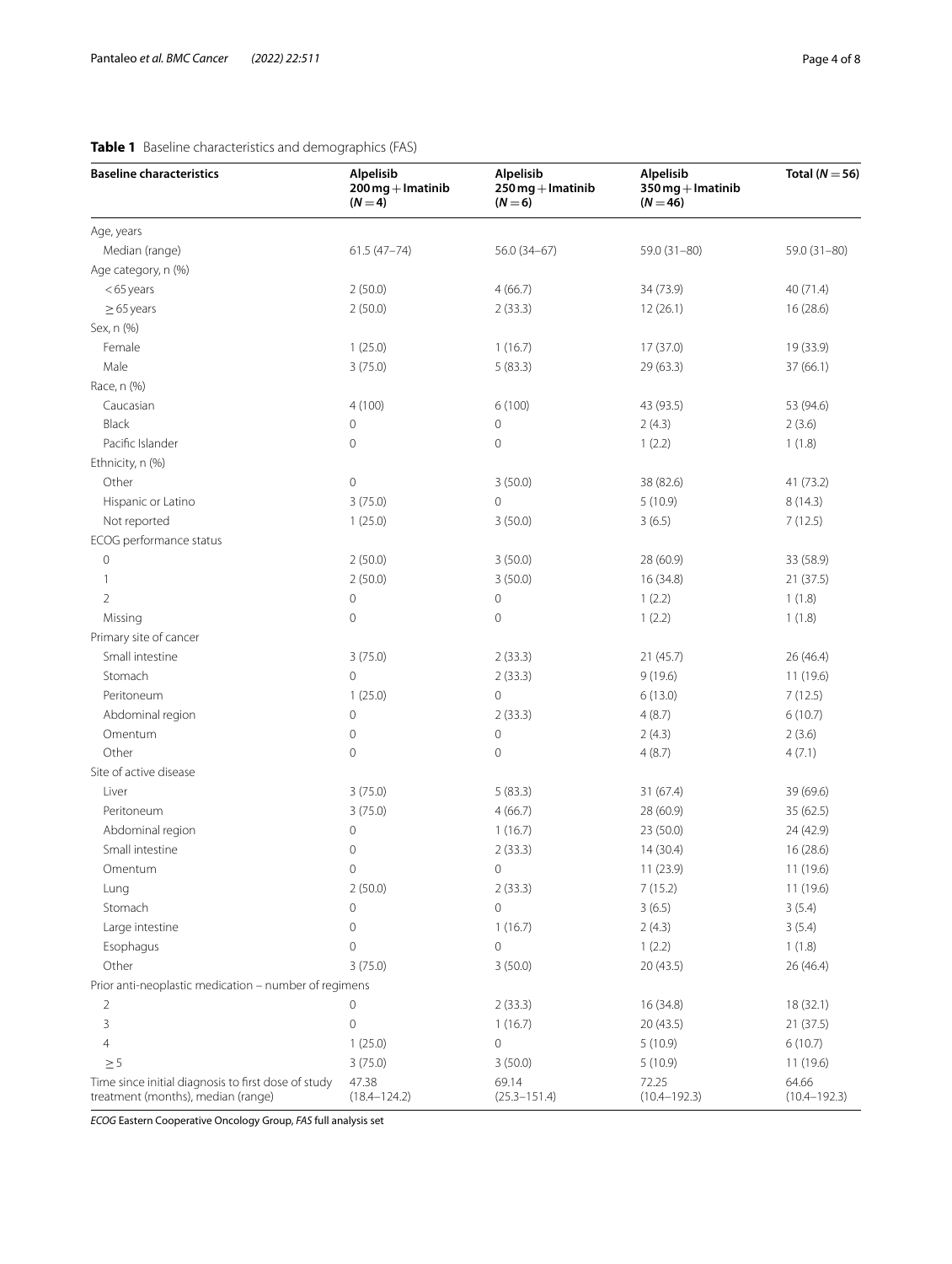|                     | Alpelisib 200 mg $+$ Imatinib<br>$(N=4)$ |                    | <b>Alpelisib</b><br>$250 \,\mathrm{mg} + \mathrm{lmatinib}$ (N = 6) |                    | <b>Alpelisib</b><br>350 mg + Imatinib ( $N = 46$ ) |                    | Total $(N = 56)$     |                     |
|---------------------|------------------------------------------|--------------------|---------------------------------------------------------------------|--------------------|----------------------------------------------------|--------------------|----------------------|---------------------|
|                     | All grades, n (%)                        | Grade 3/4,<br>n(%) | All grades,<br>n (%)                                                | Grade 3/4.<br>n(%) | All grades,<br>n (%)                               | Grade 3/4,<br>n(%) | All grades,<br>n (%) | Grade 3/4.<br>n (%) |
| Total               | 4(100)                                   | 2(50.0)            | 6(100)                                                              | 3(50.0)            | 42 (91.3)                                          | 21(45.7)           | 52 (92.9)            | 26(46.4)            |
| Hyperglycemia       | 1(25.0)                                  | 0                  | 1(16.7)                                                             | $\mathbf 0$        | 30(65.2)                                           | 13(28.3)           | 32(57.1)             | 13(23.2)            |
| Diarrhea            | 3(75.0)                                  | 1(25.0)            | 3(50.0)                                                             | $\mathbf 0$        | 21(45.7)                                           | 1(2.2)             | 27(48.2)             | 2(3.6)              |
| Nausea              | 2(50.0)                                  | 1(25.0)            | 3(50.0)                                                             | $\mathbf 0$        | 21(45.7)                                           | 1(2.2)             | 26(46.4)             | 2(3.6)              |
| Decreased appetite  | 2(50.0)                                  | 1(25.0)            | 1(16.7)                                                             | 0                  | 12(26.1)                                           | 3(6.5)             | 15(26.8)             | 4(7.1)              |
| Vomiting            | 1(25.0)                                  | $\Omega$           | 1(16.7)                                                             | $\overline{0}$     | 12(26.1)                                           | $\mathbf{0}$       | 14 (25.0)            | 0                   |
| Fatigue             | $\mathbf{0}$                             | $\Omega$           | 1(16.7)                                                             | 1(16.7)            | 9(19.6)                                            | 1(2.2)             | 10(17.9)             | 2(3.6)              |
| Edema peripheral    | $\mathbf 0$                              | $\Omega$           | $\Omega$                                                            | $\Omega$           | 9(19.6)                                            | $\Omega$           | 9(16.1)              | $\Omega$            |
| Rash                | $\mathbf{0}$                             | $\Omega$           | $\Omega$                                                            | $\mathbf 0$        | 9(19.6)                                            | 1(2.2)             | 9(16.1)              | 1(1.8)              |
| Asthenia            | 2(50.0)                                  | $\Omega$           | 2(33.3)                                                             | $\mathbf 0$        | 4(8.7)                                             | $\mathbf 0$        | 8(14.3)              | 0                   |
| Muscle spasms       | $\circ$                                  | 0                  | 3(50.0)                                                             | $\mathbf 0$        | 5(10.9)                                            | $\mathbf{0}$       | 8(14.3)              | 0                   |
| Dysgeusia           | $\Omega$                                 | $\Omega$           | $\Omega$                                                            | $\mathbf 0$        | 7(15.2)                                            | $\Omega$           | 7(12.5)              | $\Omega$            |
| Rash maculo-papular | $\mathbf{0}$                             | $\Omega$           | $\Omega$                                                            | $\overline{0}$     | 7(15.2)                                            | 2(4.3)             | 7(12.5)              | 2(3.6)              |

## <span id="page-4-0"></span>Table 2 Adverse events suspected to be study treatment-related (overall ≥10%; safety set)

<span id="page-4-1"></span>**Table 3** Patients who had grade 3/4 AEs, SAEs, AEs leading to discontinuation, or other signifcant AEs (safety set)

|                                                   | Alpelisib 200 $mg$ + Imatinib<br>$(N=4)$ |                    | Alpelisib $250$ mg $+$ Imatinib<br>$(N=6)$ |                   | Alpelisib<br>$350$ mg $+$ Imatinib<br>$(N = 46)$ |                    | Total ( $N = 56$ ) |                    |
|---------------------------------------------------|------------------------------------------|--------------------|--------------------------------------------|-------------------|--------------------------------------------------|--------------------|--------------------|--------------------|
|                                                   | All grades n (%)                         | Grade 3/4<br>n (%) | All grades n (%)                           | Grade 3/4<br>n(%) | All grades<br>n (%)                              | Grade 3/4<br>n (%) | All grades<br>n(%) | Grade 3/4<br>n (%) |
| AEs                                               | 4(100)                                   | 4(100)             | 6(100)                                     | 5(83.3)           | 46 (100)                                         | 33 (71.7)          | 56 (100)           | 42 (75.0)          |
| Suspected to be study<br>treatment-related        | 4(100)                                   | 2(50.0)            | 6(100)                                     | 3(50.0)           | 42 (91.3)                                        | 21(45.7)           | 52 (92.9)          | 26(46.4)           |
| <b>SAEs</b>                                       | 1(25.0)                                  | 1(25.0)            | 4(66.7)                                    | 3(50.0)           | 25(54.3)                                         | 21(45.7)           | 30 (53.6)          | 25(44.6)           |
| Suspected to be study<br>treatment-related        | 1(25.0)                                  | 1(25.0)            | $\circ$                                    | 0                 | 7(15.2)                                          | 6(13.0)            | 8(14.3)            | 7(12.5)            |
| AEs leading to discontinuations                   | 1(25.0)                                  | 1(25.0)            | 1(16.7)                                    | 1(16.7)           | 10(21.7)                                         | 8(17.4)            | 12(21.4)           | 10 (17.9)          |
| Suspected to be study<br>treatment-related        | 1(25.0)                                  | 1(25.0)            | $\Omega$                                   | $\Omega$          | 5(10.9)                                          | 3(6.5)             | 6(10.7)            | 4(7.1)             |
| AEs requiring dose interruptions<br>and/or change | 2(50.0)                                  | 2(50.0)            | 3(50.0)                                    | 2(33.3)           | 30(65.2)                                         | 22(47.8)           | 35(62.5)           | 26(46.4)           |
| Suspected to be study<br>treatment-related        | 2(50.0)                                  | 2(50.0)            | 1(16.7)                                    | $\mathbf{0}$      | 22(47.8)                                         | 14 (30.4)          | 25(44.6)           | 16(28.6)           |
| AEs requiring additional therapy                  | 4(100)                                   | 3(75.0)            | 6(100)                                     | 4(66.7)           | 46 (100)                                         | 29(63.0)           | 56 (100)           | 36(64.3)           |
| Suspected to be study<br>treatment-related        | 4(100)                                   | 2(50.0)            | 3(50.0)                                    | $\Omega$          | 39 (84.8)                                        | 18 (39.1)          | 46 (82.1)          | 20(35.7)           |

*AE* adverse event, *SAE* serious adverse event

## **Efficacy**

In the dose expansion phase of the study, a PR was observed in 1 patient (2.9%). Fifteen patients (42.9%) had SD as their best overall response. The CBR and DCR were 25.7% (95% CI, 12.5%, 43.3%) and 45.7% (95% CI, 28.8%, 63.4%), respectively (Table [4](#page-5-0)). For the 5 patients with an unknown response, 3 discontinued due to AEs, 1 due to patient decision and 1 due to progressive disease.

Progression-free survival events were reported in 29 patients (82.9%). Median PFS time was 2months (95% CI 1.8–4.6) (Table [5](#page-5-1)).

## **Discussion**

The MTD of alpelisib in combination with imatinib 400mg QD was determined as 350mg QD. Median PFS was 2.0months (95% CI 1.8–4.6). Clinical activity was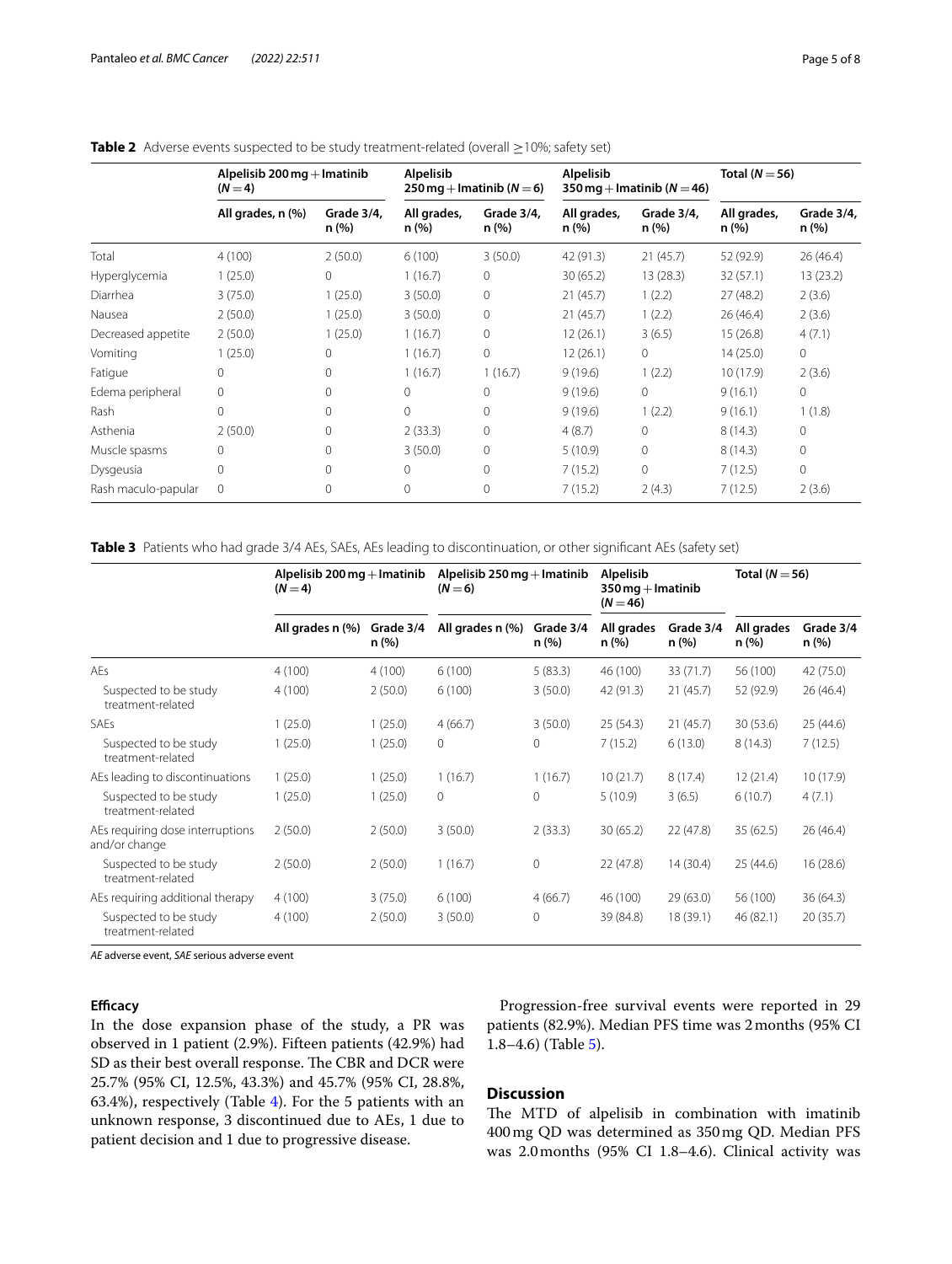<span id="page-5-0"></span>

| Table 4 Best overall response as per investigator review (FAS - expansion phase) |  |
|----------------------------------------------------------------------------------|--|
|----------------------------------------------------------------------------------|--|

|                                                          | Alpelisib 350 mg + Imatinib ( $N = 35$ ) | 95% CI       |
|----------------------------------------------------------|------------------------------------------|--------------|
| Best overall response, n (%)                             |                                          |              |
| <b>CR</b>                                                | $\mathbf{0}$                             |              |
| PR                                                       | 1(2.9)                                   |              |
| SD                                                       | 15 (42.9)                                |              |
| Progressive disease                                      | 14(40.0)                                 |              |
| Unknown <sup>a</sup>                                     | 5(14.3)                                  |              |
| Clinical benefit rate (CBR: $CR + PR + SD \ge 16$ weeks) | 9(25.7)                                  | (12.5, 43.3) |
| Overall response rate (ORR: CR + PR)                     | 1(2.9)                                   | (0.1, 14.9)  |
| Disease control rate (DCR: $CR + PR + SD > 6$ weeks)     | 16(45.7)                                 | (28.8, 63.4) |

a Unknown refers to the patients whose post-baseline assessments were not available due to premature treatment discontinuation

CBR clinical benefit rate, CI confidence interval, CR complete response, DCR disease control rate, FAS full analysis set, ORR overall response rate, PR partial response, SD stable disease

<span id="page-5-1"></span>**Table 5** Analysis of progression-free survival as per investigator review using Kaplan−Meier method (FAS−expansion phase)

|                                    | <b>Alpelisib</b><br>$350$ mg $+$ Imatinib<br>$(N = 35)$ |
|------------------------------------|---------------------------------------------------------|
| Number of events, n (%)            | 29 (82.9)                                               |
| Progression                        | 24 (68.6)                                               |
| Death                              | 5(14.3)                                                 |
| Number of censoring                | 6(17.1)                                                 |
| Median PFS time (months), (95% CI) | 2 months (1.8, 4.6)                                     |

*CI* confdence interval, *FAS* full analysis set, *PFS* progression-free survival

also observed with one patient (2.9%) achieving PR and 15 patients (43%) having SD as best response. The MTD of alpelisib monotherapy in a frst-in-human study was reported as 400mg QD in patients with solid tumors, which reported a manageable safety profile [\[18\]](#page-7-17). In our study, the combination of alpelisib and imatinib (400mg QD) was used for the frst time with a starting dose of alpelisib that was 50% of alpelisib monotherapy MTD (i.e., 200mg QD).

Imatinib, when used as a monotherapy in patients with GIST who had previous clinical resistance, showed a clinical beneft in only 15% of patients [[19–](#page-7-18)[21](#page-7-19)]. To date, monotherapy with clinically available TKIs is unable to durably overcome resistance caused by secondary KIT/ PDGFRA mutations in patients with advanced GIST for longer than 6months on average, explaining our inability to obtain long-term disease control in the second-line or later lines of therapy. We hypothesized that combination therapy might improve results compared with TKI monotherapy. Alpelisib, a PI3K inhibitor, has shown antitumor activities in combination with other drugs (such as trastuzumab emtansine, fulvestrant, cetuximab, paclitaxel) across patients with a variety of tumors  $[22-26]$  $[22-26]$  $[22-26]$ . Thus, our study used a combination of imatinib with alpelisib in patients with advanced GIST.

The combination of alpelisib  $(350 \text{ mg QD})$  and imatinib (400mg QD) had an acceptable safety profle. Hyperglycemia was the most common AE (57.1%, all grades; 23.2%, grade 3/4). Hyperglycemia is a previously recognized side efect of alpelisib PI3K inhibition [\[26](#page-7-21), [27](#page-7-22)] and therefore was categorized as an AESI. The incidence of all AESIs was as expected with PI3K inhibitors and alpelisib and was manageable although 4 patients (2 hyperglycemia, 1 rash, and 1 vomiting) discontinued the study treatment due to these AESIs.

Although there are important limitations in comparing across several phase 1 or 2 studies as their results depend upon the details of the cohort and study design selected that may confound the activity results of the agents, our study should be put in context of others, like the INVIC-TUS trial investigating ripretinib and revealing alopecia as the most common AE (49% patients in ripretinib group; treatment-related) with 9% patients having treatment-related SAEs, while our study showed hyperglycemia as the most common AE (57.1% patients; suspected to be treatment-related) and 12.5% patients with SAEs (suspected to be treatment-related). Also, AEs leading to dose reductions and drug discontinuations were lower in the INVICTUS trial compared to our study (6% vs 10.7%, dose reduction; 5% vs 44.6%, drug discontinuation) [\[13](#page-7-12)]. In the GRID trial, regorafenib showed lower incidence of AEs (all grades and grade 3/4) compared to our study (98.5% vs 100%, all grades; 58.3% vs 75%, grade 3/4) [\[9](#page-7-8)].

Our results suggest limited clinical activity with only a single PR observed. In the RIGHT trial, a PFS of 1.8months (95% CI 1.7–3.6) was observed from rechallenge with imatinib after prior imatinib failure in advanced GIST [\[28](#page-7-23)] whereas we report alpelisib in combination with imatinib achieved a median PFS of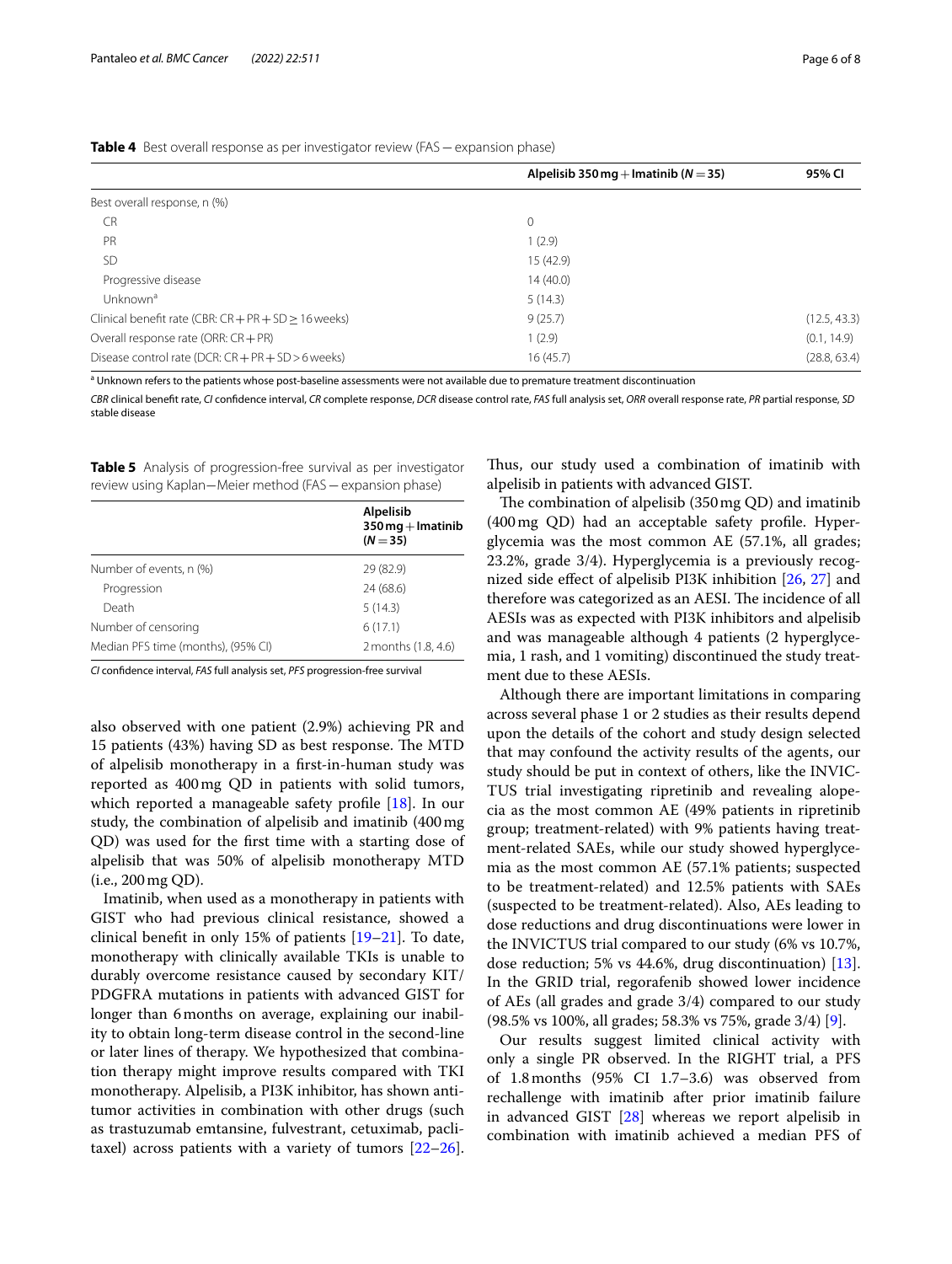only 2.0 months  $(95\% \text{ CI } 1.8-4.6)$ . This does not compare favorably with other approved TKI monotherapies such as median PFS of 24.1weeks (95% CI 11.1–28.3) for second-line sunitinib  $[8]$  $[8]$ , 4.8 months (95% CI 0.19– 0.39) for third-line regorafenib [[9\]](#page-7-8), 3.4months (95% CI 2.4–5.6) for third-line (or further line) pazopanib [\[29](#page-7-24)], and 6.3months (95% CI 4.6–6.9) for fourth-line (or further line) ripretinib [[13](#page-7-12)]. In addition, CABOGIST trial reported a median PFS of 5.5months (95% CI 3.6–6.9) for cabozantinib in patients with progression after imatinib and sunitinib but no other lines of TKI therapy [\[13\]](#page-7-12).

A similar study with imatinib (400mg) in combination with another PI3K inhibitor, buparlisib, in patients with advanced GIST who had failed prior therapy with imatinib and sunitinib showed a median PFS of 3.5months (95% CI 1.9–5.4) and overall, 98.3% of patients had suspected treatment-related AEs, including 45% with grade 3/4 AEs [\[30](#page-7-25)]. However, this combination was not felt to provide additional benefts compared to other existing TKI monotherapy regimens. Additionally, in our study, the combination of alpelisib and imatinib failed to elicit the expected ORR. We hypothesize that these 2 agents may not be acting as a valid biologic combination therapy as all patients had imatinib-resistant GIST. Therefore, our study results may only indicate the single agent activity of alpelisib in this patient population. In a pretreated patient population, PI3K inhibitors may still be relevant, if combined with more potent KIT inhibitors. However, lack of molecular data collection (i.e., KIT and PDGFRA mutation status) is a limitation of this study. Alternatively, there could still be a role for this combination in front-line treatment, but this would require additional clinical investigation.

## **Conclusions**

The MTD of alpelisib was estimated as 350 mg QD when used in combination with imatinib 400mg QD after oral administration in patients with advanced GIST. The safety and tolerability profle of this combination was acceptable; however, the combination did not demonstrate sufficient clinical activity to justify additional clinical testing.

## **Abbreviations**

GIST: Gastrointestinal stromal tumor; PDGFRA: Platelet-derived growth factor receptors alpha; PI3K: Phosphatidylinositol 3-kinase; TKI: Tyrosine kinase inhibitor; PFS: Progression-free survival; OS: Overall survival; MTD: Maximum tolerated dose; RP2D: Recommended phase 2 dose; QD: Once daily; DLT: Dose-limiting toxicity; RECIST: Response evaluation criteria in solid tumors; AEs: Adverse events; CTCAE: Common terminology criteria for AEs; CR: Complete response; PR: Partial response; CBR: Clinical beneft rate; ORR: Overall response rate; DCR: Disease control rate; SD: Stable disease; FAS: Full analysis set; DDS: Dose-determining set; ECOG: Eastern Cooperative Oncology Group; SAEs: Serious adverse events; AESI: Adverse events of special interest.

#### **Acknowledgements**

We thank the patients and their families, investigators and staff from all the participating sites. We thank Amrit Singh, PhD, Novartis Healthcare Pvt. Ltd., for providing medical editorial assistance with this paper.

#### **Authors' contributions**

HG contributed to study conceptualization and study design. MAP, MCH, AI, CV, PS, GG, AKLR, SB, PR, DS, and HG contributed to patient recruitment and data acquisition. UB contributed to quality control of data and algorithms, statistical analysis, and data interpretation. TS contributed to data analysis and interpretation. GB contributed to data interpretation. All authors were involved in manuscript development and its critical review. All authors read and approved the fnal manuscript.

#### **Funding**

The study was funded by the Novartis Pharma AG, Basel, Switzerland.

#### **Availability of data and materials**

The datasets generated and/or analysed during the current study are not publicly available because Phase 1 studies, by their nature, present a high risk of patient re-identifcation, but are available from the corresponding author on reasonable request.

### **Declarations**

#### **Ethics approval and consent to participate**

This study protocol was reviewed and approved by the independent ethics committee or institutional review board (Comitato Etico Indipendente del Policlinico Sant'Orsola-Malpighi Padiglione 3, Via Albertoni, 15, Bologna 40138). The study was conducted according to the ethical principles described in the Declaration of Helsinki. All participants gave signed informed consent to participate.

#### **Consent for publication**

Not applicable.

#### **Competing interests**

MAP, PS, AKLR, DS, and HG had nothing to disclose. MCH reported personal fees and expert testimony from Novartis; grants and personal fees from Deciphera Pharmaceuticals and Blueprint Medicines; personal fees and equity interest from Molecular MD, outside the submitted work. In addition, MCH also reported a patent 'Treatment of Gastrointestinal Stromal Tumors' with royalties paid and partial salary support from a Veterans Afairs Merit Review Grant (I01 BX000338). AI reported grants and personal fees from Bayer; grants from Merck, MSD, Novartis, Chugai, and Astra Zeneca; and personal fees from Springworks, outside the submitted work. CV reported personal fees, advisory board, and travel expenses from Bayer, Pfizer, PharmaMar, and Lilly; and advisory board from Mundipharma and GSK, outside the submitted work. GG reported grants and personal fees from Novartis, Bayer, and PharmaMar; personal fees from Pfzer, Merck, EISAI, and Lilly; and travel support from Tesaro, outside the submitted work. SB reported grant from Incyte, Blueprint Medicines, and Novartis; personal fees from Deciphera, Blueprint Medicines, Lilly, Novartis, Daichii-Sankyo, Plexxikon, Exelixis, and Bayer; and CME from Pfzer, during the conduct of the study. In addition, SB also reported personal fees from PharmaMar, Lilly, Roche, and GSK, outside the submitted work. PR reported personal fees from Bayer, Clinigen, BMS, Roche, MSD, Deciphera, Novartis, Pfzer, PharmaMar, Lilly, and Amgen, outside the submitted work. GB, UB, and TS are Novartis employees. The authors declare no confict of interest regarding the content discussed in the manuscript.

#### **Author details**

1 Division in Medical Oncology, IRCSS Azienda Ospedaliero-Universitaria di Bologna, Bologna, Italy. <sup>2</sup> Portland VA Health Care System and Oregon Health and Science University, Knight Cancer Institute, Portland, Oregon, USA. <sup>3</sup>Institut Bergonie, Bordeaux, France. <sup>4</sup> Hospital Universitario Vall D Hebron, Medical Oncology, Barcelona, Spain.<sup>5</sup> Department of General Medical Oncology, University Hospitals Leuven, Leuven Cancer Institute, and Laboratory of Experimental Oncology, KU Leuven, Leuven, Belgium. <sup>6</sup> Division of Medical Oncology, Candiolo Cancer Institute, FPO – IRCCS, St. Provinciale 142, Km 3.95 - 10060, Candiolo, TO, Italy. <sup>7</sup> Department of Medical Oncology, University Medical